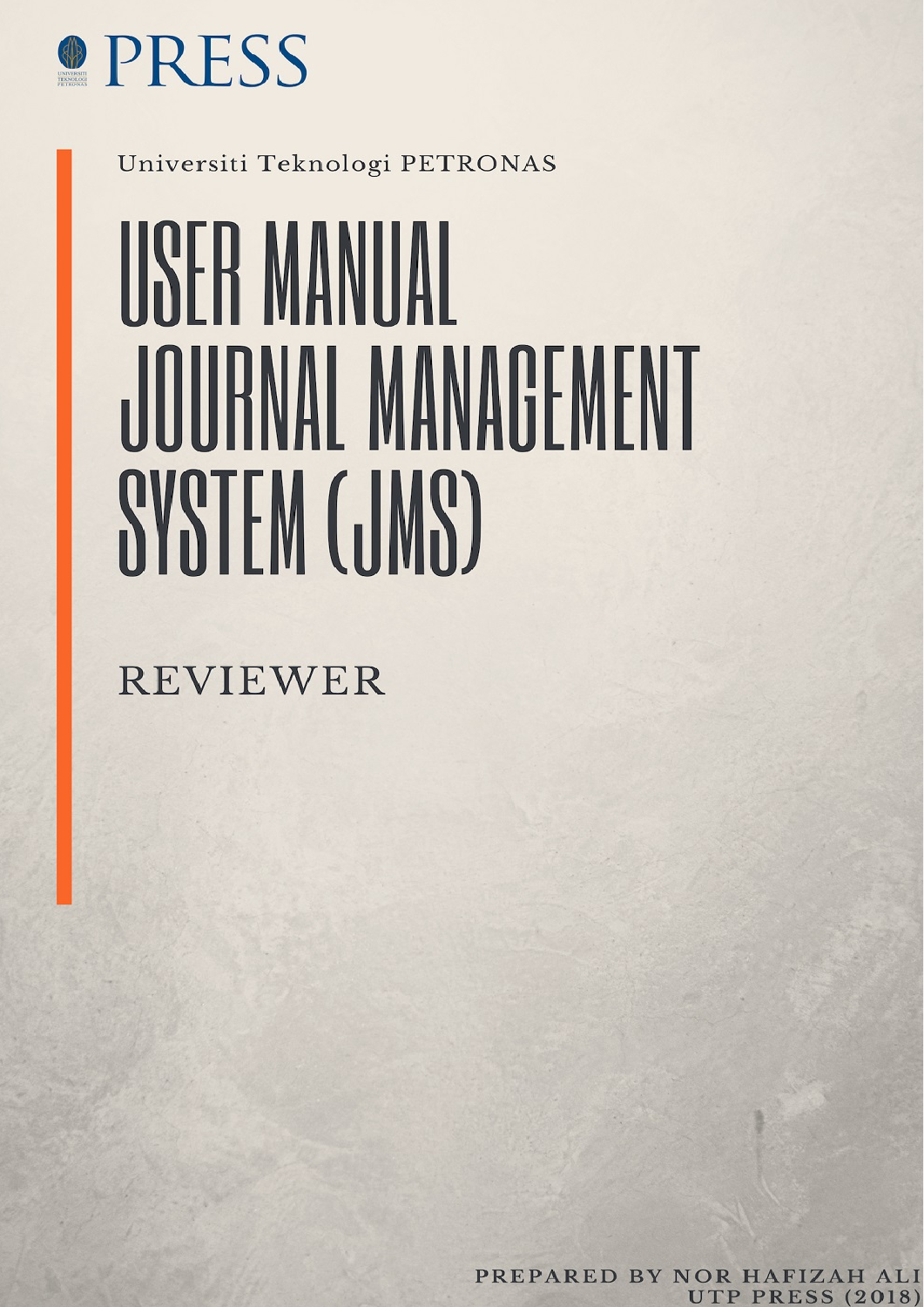| Journal Management System (JMS) | Version: | . U        |
|---------------------------------|----------|------------|
|                                 | Jate: .  | 1-Nov-2018 |

### CONFIDENTIAL INFORMATION

The information in this document is confidential and only for the use of UTP Press and Universiti Teknologi PETRONAS only and shall not be disclosed to any party that is not applicable. It can not be reproduced either wholly or in part without the permission of UTP Press and UTP.

Any form of reproduction, addition, copying, disclosure, alteration, distribution or publication of this document is strictly prohibited.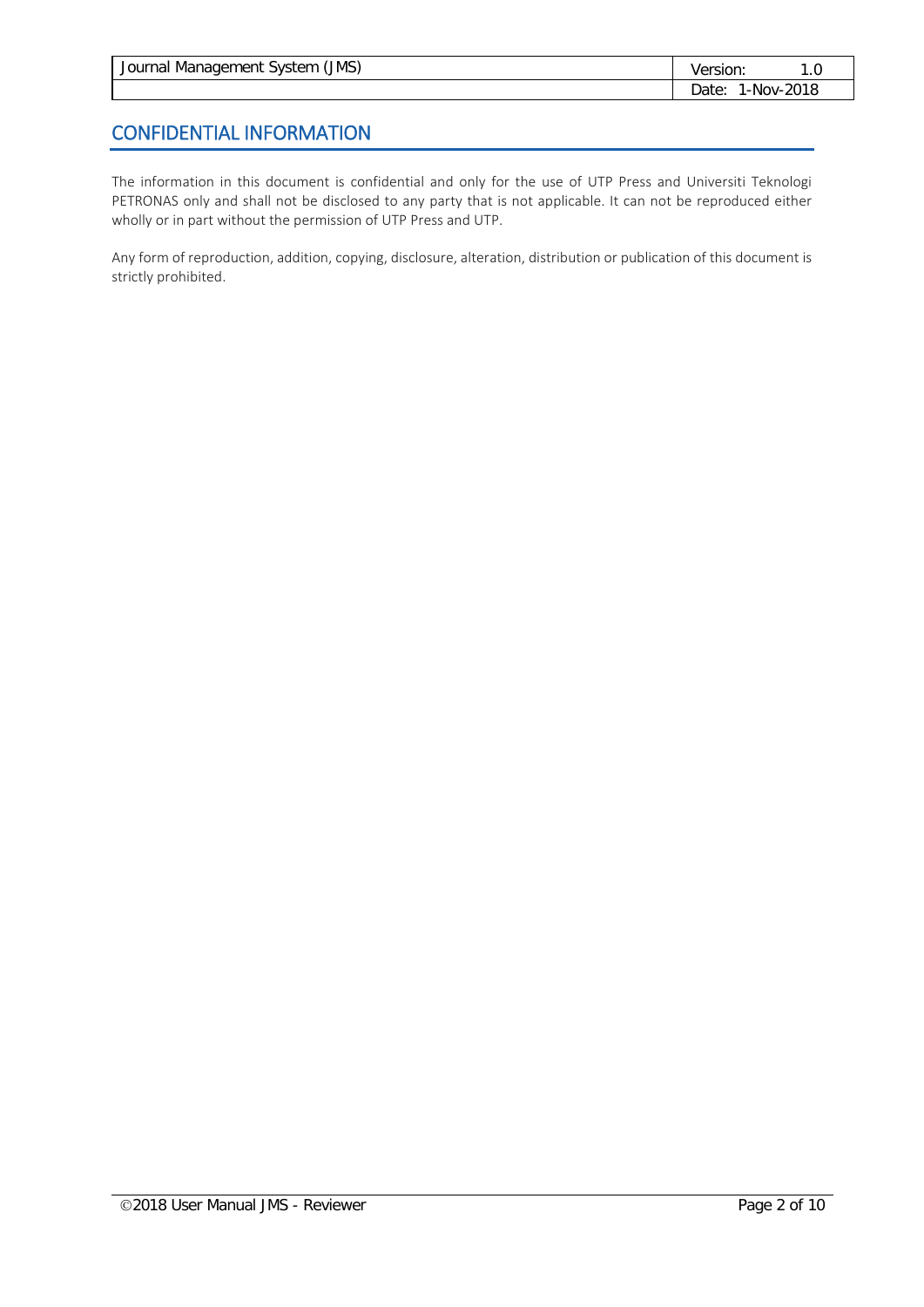| (MS)<br>l Management System<br>Journal ' | ersion.        |      |
|------------------------------------------|----------------|------|
|                                          | Date<br>∴-NOV- | 2018 |

## CHANGES HISTORY

| Tarikh   | Version | Author    | Changes Information |
|----------|---------|-----------|---------------------|
| Nov 2018 | 1.0     | JTP Press |                     |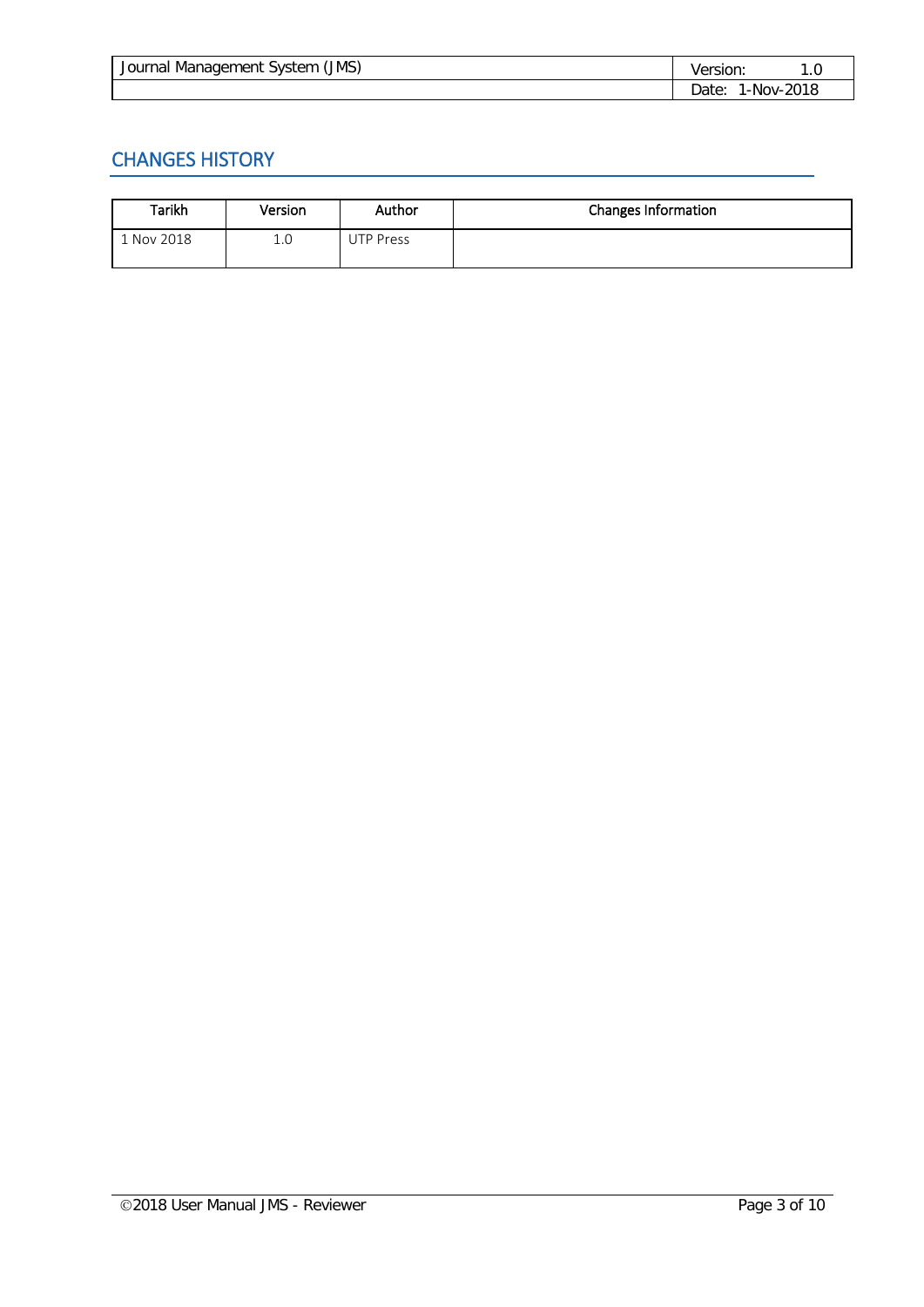| Journal Management System (JMS) | Version: |            |
|---------------------------------|----------|------------|
|                                 | Date:    | 1-Nov-2018 |

## TABLE OF CONTENTS

| 1. | Introduction                                             | 5  |
|----|----------------------------------------------------------|----|
|    | Objective<br>1.1                                         | 5  |
|    | <b>Targetted User</b><br>1.2                             | 5  |
| 2. | Journal Management                                       | 6  |
|    | <b>Editorial Assignation - Reviewer</b><br>2.1           | 6  |
| 3. | Attachment                                               | 10 |
|    | Attachment A - Definition, Acronym & Abbreviation<br>3.1 | 10 |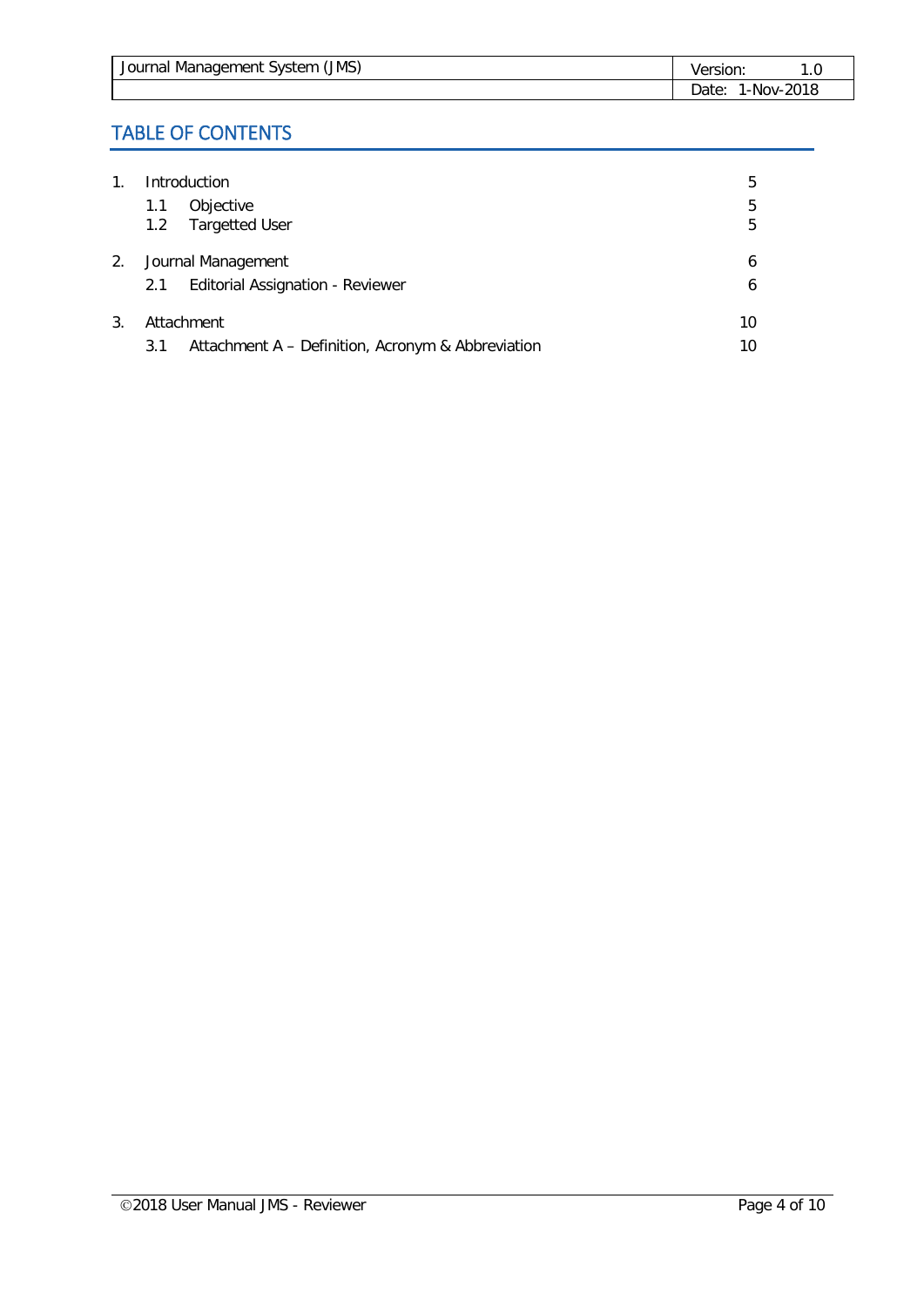| Journal Management System (JMS) | Version:            |  |
|---------------------------------|---------------------|--|
|                                 | 1-Nov-2018<br>Date: |  |

# <span id="page-4-0"></span>1. Introduction

## <span id="page-4-1"></span>1.1 Objective

This document is the Journal Management System (JMS) user guide for journal management process.

# <span id="page-4-2"></span>1.2 Targetted User

This user manual is used by

1. Reviewer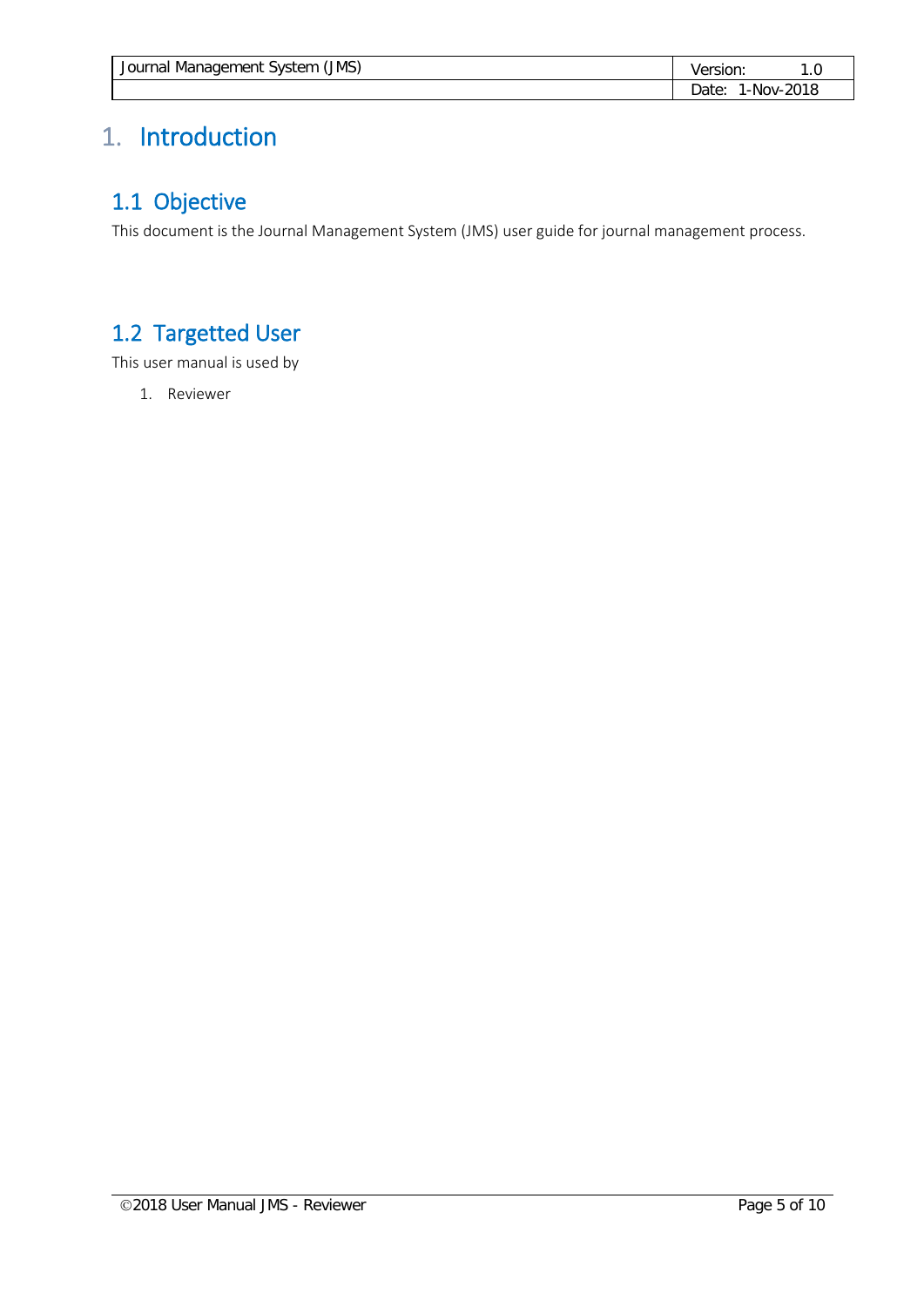| Journal Management System (JMS) | Version: |            |
|---------------------------------|----------|------------|
|                                 | ⊃ate:    | 1-Nov-2018 |

# <span id="page-5-0"></span>2. Journal Management

## <span id="page-5-1"></span>2.1 Editorial Assignation - Reviewer

#### [paje] Article Review Request

Thanabalan Murugesan <thanagesan.se@hotmail.com>  $\leftrightarrow$  $\leftarrow$   $\rightarrow$ Mon 08/10/2018, 10:10 You  $\approx$ Szabeha Ihrahim: I believe that you would serve as an excellent reviewer of the manuscript, " EFFECTS OF DRILLING MUD CONTAMINATION ON THE PROPERTIES OF WAXY CRUDE OIL," which has been submitted to Platform : A Journal of Engineering. The submission's abstract is inserted below, and I hope that you will consider undertaking this important task for us. Please log into the journal web site by 2018-10-15 to indicate whether you will undertake the review or not, as well as to access the submission and to record your review and recommendation. The review itself is due 2018-10-22. Submission URL: http://myjms.mohe.gov.my/index.php/paje/reviewer/submission?submissionId=4140&reviewId=3399&key=Q97tLbZy Thank you for considering this request. Thanabalan Murugesan thanagesan.se@hotmail.com " EFFECTS OF DRILLING MUD CONTAMINATION ON THE PROPERTIES OF WAXY CRUDE OIL"

#### Abstract

Contamination of crude oil with drilling mud normally occurs during drilling process. The contamination may change the properties of crude oil leading to inaccurate assessment of the rst extracted crude oil. Incorrect prediction of crude oil properties and behavior will subsequently lead to under- or over-designing of the upstream and midstream facilities. Therefore, the work aims to investigate the excess of drilling mud contamination on waxy crude oil properties such as pour point temperature, was appearance temperature (WAT) and the yield strength of the waxy crude oil gel. Measurements conducted on the drilling mu the pour point, minimal changes to the WAT and considerable increase to the viscosity and yield stress values. Bottle test results indicate that drilling mud free oil layer which should be used in characterizing the crude oil exist only after 24 hours of gravity settling

Figure 1

Platform : A Journal of Engineering

| 2. Guidelines<br>1. Request<br><b>Request for Review</b><br><b>Article Title</b><br><b>Abstract</b> | Review: EFFECTS OF DRILLING MUD CONTAMINATION ON THE PROPERTIES OF WAXY CRUDE OIL<br>3. Download & Review<br>4. Completion<br>EFFECTS OF DRILLING MUD CONTAMINATION ON THE PROPERTIES OF WAXY CRUDE OIL | Measurements conducted on the drilling mud contaminated mixture show no effect on the pour point, minimal changes to the WAT and considerable increase to the viscosity and yield stress values. | You have been selected as a potential reviewer of the following submission. Below is an overview of the submission, as well as the timeline for this review. We hope that you are able to participate.<br>Contamination of crude oil with drilling mud normally occurs during drilling process. The contamination may change the properties of crude oil leading to inaccurate assessment of the rst extracted<br>crude oil. Incorrect prediction of crude oil properties and behavior will subsequently lead to under- or over-designing of the upstream and midstream facilities. Therefore, the work aims to investigate<br>the eects of drilling mud contamination on waxy crude oil properties such as pour point temperature, wax appearance temperature (WAT) and the yield strength of the waxy crude oil gel. |          |
|-----------------------------------------------------------------------------------------------------|---------------------------------------------------------------------------------------------------------------------------------------------------------------------------------------------------------|--------------------------------------------------------------------------------------------------------------------------------------------------------------------------------------------------|------------------------------------------------------------------------------------------------------------------------------------------------------------------------------------------------------------------------------------------------------------------------------------------------------------------------------------------------------------------------------------------------------------------------------------------------------------------------------------------------------------------------------------------------------------------------------------------------------------------------------------------------------------------------------------------------------------------------------------------------------------------------------------------------------------------------|----------|
|                                                                                                     |                                                                                                                                                                                                         |                                                                                                                                                                                                  |                                                                                                                                                                                                                                                                                                                                                                                                                                                                                                                                                                                                                                                                                                                                                                                                                        |          |
|                                                                                                     |                                                                                                                                                                                                         |                                                                                                                                                                                                  |                                                                                                                                                                                                                                                                                                                                                                                                                                                                                                                                                                                                                                                                                                                                                                                                                        |          |
|                                                                                                     |                                                                                                                                                                                                         |                                                                                                                                                                                                  |                                                                                                                                                                                                                                                                                                                                                                                                                                                                                                                                                                                                                                                                                                                                                                                                                        |          |
|                                                                                                     |                                                                                                                                                                                                         |                                                                                                                                                                                                  |                                                                                                                                                                                                                                                                                                                                                                                                                                                                                                                                                                                                                                                                                                                                                                                                                        |          |
|                                                                                                     |                                                                                                                                                                                                         |                                                                                                                                                                                                  |                                                                                                                                                                                                                                                                                                                                                                                                                                                                                                                                                                                                                                                                                                                                                                                                                        |          |
|                                                                                                     |                                                                                                                                                                                                         |                                                                                                                                                                                                  |                                                                                                                                                                                                                                                                                                                                                                                                                                                                                                                                                                                                                                                                                                                                                                                                                        |          |
|                                                                                                     |                                                                                                                                                                                                         | Bottle test results indicate that drilling mud free oil layer which should be used in characterizing the crude oil exist only after 24 hours of gravity settling                                 |                                                                                                                                                                                                                                                                                                                                                                                                                                                                                                                                                                                                                                                                                                                                                                                                                        |          |
| <b>View All Submission Details</b>                                                                  |                                                                                                                                                                                                         |                                                                                                                                                                                                  |                                                                                                                                                                                                                                                                                                                                                                                                                                                                                                                                                                                                                                                                                                                                                                                                                        |          |
| <b>Review Schedule</b>                                                                              |                                                                                                                                                                                                         |                                                                                                                                                                                                  |                                                                                                                                                                                                                                                                                                                                                                                                                                                                                                                                                                                                                                                                                                                                                                                                                        |          |
|                                                                                                     | 2018-10-15                                                                                                                                                                                              | 2018-10-22                                                                                                                                                                                       |                                                                                                                                                                                                                                                                                                                                                                                                                                                                                                                                                                                                                                                                                                                                                                                                                        |          |
|                                                                                                     | Response Due Date                                                                                                                                                                                       | Review Due Date                                                                                                                                                                                  |                                                                                                                                                                                                                                                                                                                                                                                                                                                                                                                                                                                                                                                                                                                                                                                                                        |          |
|                                                                                                     |                                                                                                                                                                                                         |                                                                                                                                                                                                  |                                                                                                                                                                                                                                                                                                                                                                                                                                                                                                                                                                                                                                                                                                                                                                                                                        |          |
|                                                                                                     | $\overline{2}$<br><b>Decline Review Request</b>                                                                                                                                                         |                                                                                                                                                                                                  |                                                                                                                                                                                                                                                                                                                                                                                                                                                                                                                                                                                                                                                                                                                                                                                                                        |          |
|                                                                                                     | 2018-10-08<br>Editor's Request<br><b>About Due Dates</b>                                                                                                                                                | Accept Review, Continue to Step #2                                                                                                                                                               |                                                                                                                                                                                                                                                                                                                                                                                                                                                                                                                                                                                                                                                                                                                                                                                                                        | Figure 2 |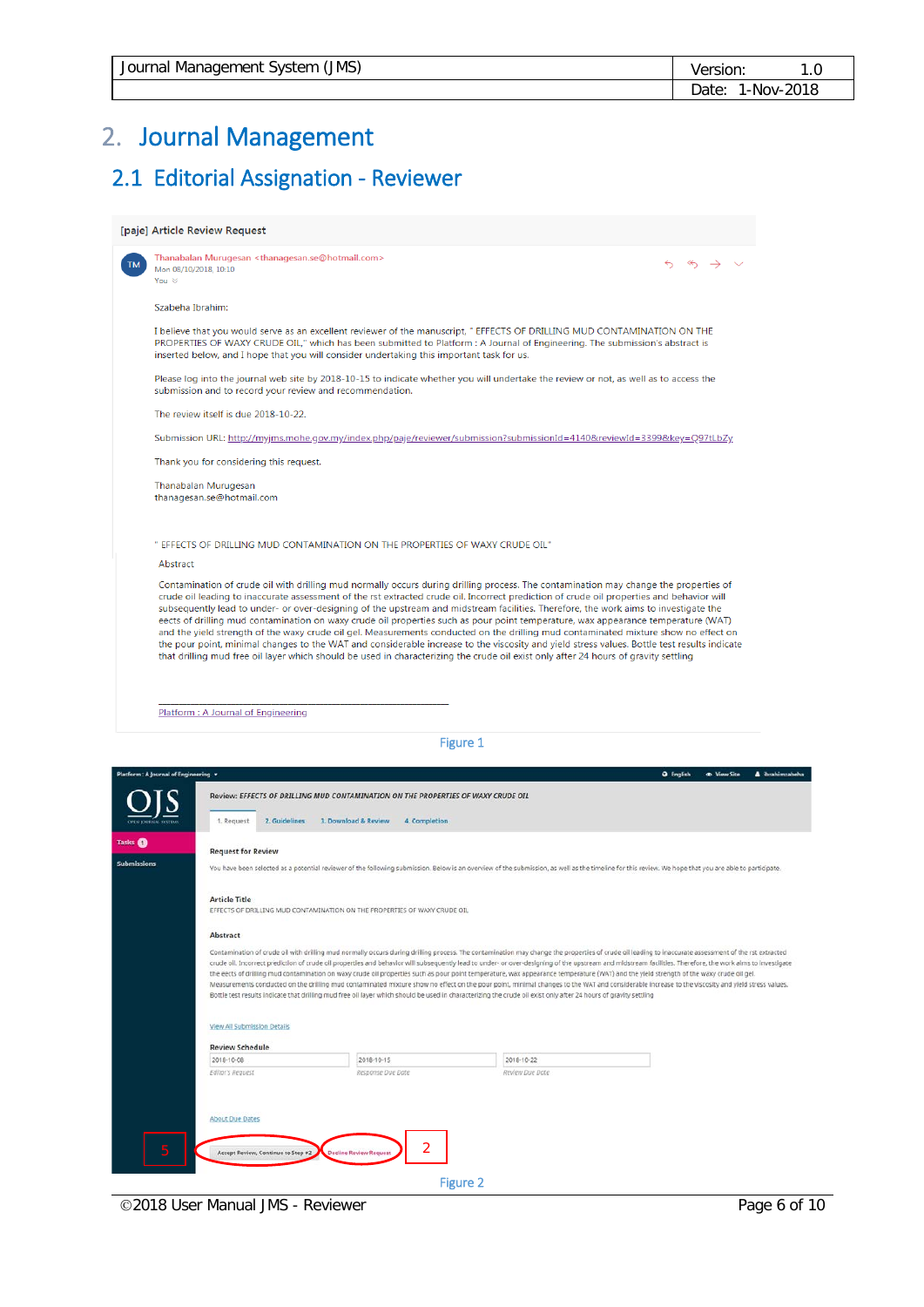| (MS)<br>Journal Management System (. | rsion: I | l .O      |
|--------------------------------------|----------|-----------|
|                                      | Jate:    | -Nov-2018 |

#### **Decline Review Request**

You may provide the editor with any reasons why you are declining this review in the field below.



Figure 4

×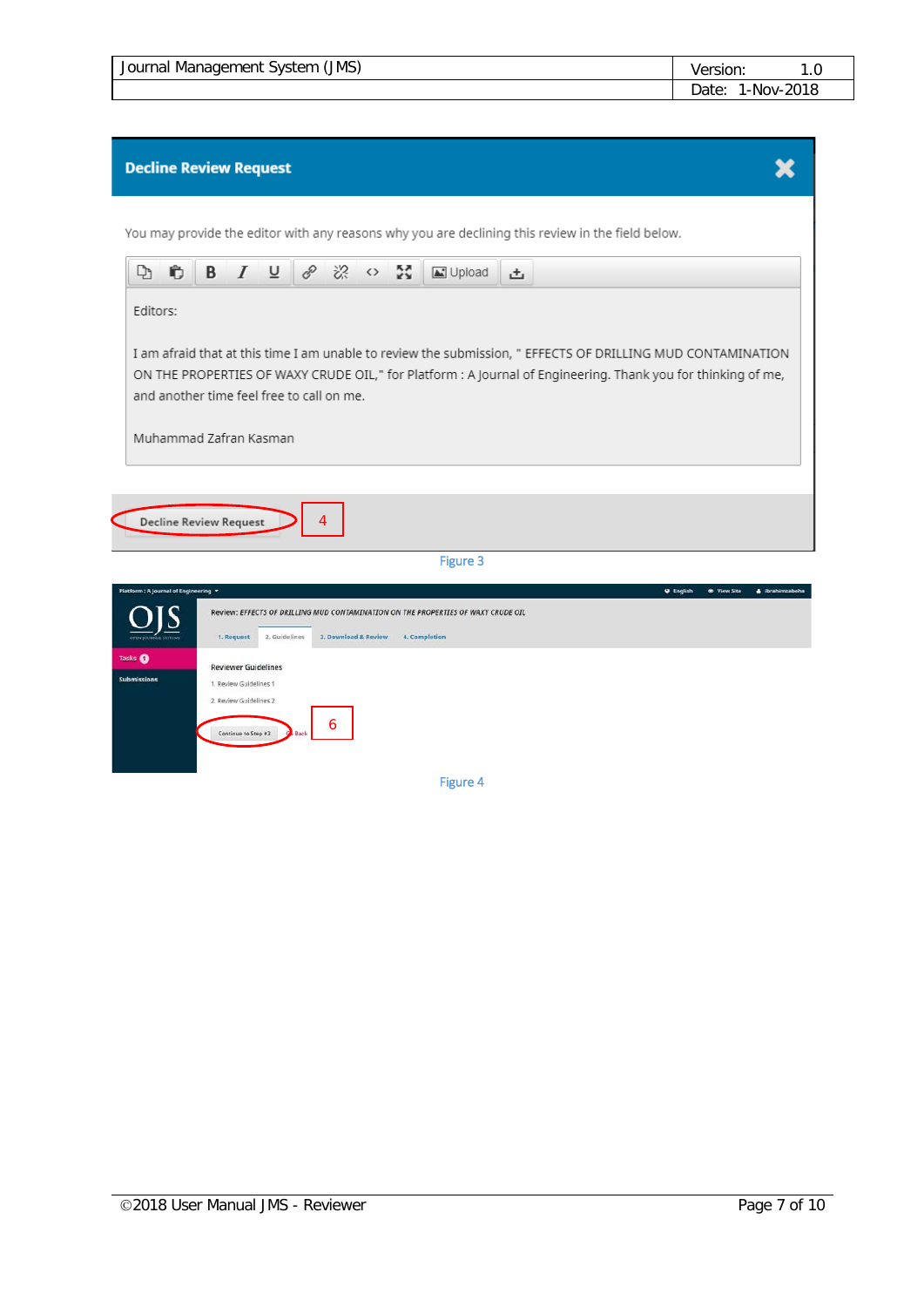| (MS)<br>Journal Management System, |                |  |
|------------------------------------|----------------|--|
|                                    | 2018:<br>-NOV- |  |

|                                                                                                                                                    | <b>O</b> English<br>· View Site<br><b>A</b> ibrahimzabeha |
|----------------------------------------------------------------------------------------------------------------------------------------------------|-----------------------------------------------------------|
| Review: EFFECTS OF DRILLING MUD CONTAMINATION ON THE PROPERTIES OF WAXY CRUDE OIL                                                                  |                                                           |
| 2. Guidelines<br>3. Download & Review<br>1. Request<br>4. Completion                                                                               |                                                           |
| <b>Review Files</b>                                                                                                                                | Q Search                                                  |
| 2 13654-1 Author, Article text.docx                                                                                                                | 7<br>Article Text                                         |
|                                                                                                                                                    |                                                           |
| <b>Reviewer Guidelines</b><br><b>Review Guidelines</b>                                                                                             |                                                           |
| Review                                                                                                                                             |                                                           |
| Enter (or paste) your review of this submission into the form below.                                                                               | $\bf 8$                                                   |
| 1. Objectives:                                                                                                                                     |                                                           |
| a) How clear are the objectives or the paper ?<br>$60 - 1$                                                                                         |                                                           |
| 02<br>0.3                                                                                                                                          |                                                           |
| 04<br>@5                                                                                                                                           |                                                           |
| Comment:                                                                                                                                           |                                                           |
|                                                                                                                                                    |                                                           |
|                                                                                                                                                    |                                                           |
|                                                                                                                                                    |                                                           |
| 2. Originality / Scope:                                                                                                                            |                                                           |
| a) Is this an original contribution ?<br>0.1                                                                                                       |                                                           |
| 02<br>03                                                                                                                                           |                                                           |
|                                                                                                                                                    |                                                           |
| 0.4<br>0.5                                                                                                                                         |                                                           |
| Comment:                                                                                                                                           |                                                           |
|                                                                                                                                                    |                                                           |
|                                                                                                                                                    |                                                           |
|                                                                                                                                                    |                                                           |
|                                                                                                                                                    |                                                           |
| <b>Please Choose</b><br>۲<br>This field is required.                                                                                               |                                                           |
|                                                                                                                                                    |                                                           |
| <b>Reviewer Files</b>                                                                                                                              | 9                                                         |
| Upload<br>Upload files you would like the editor and/or author to consult, including revised versions of the original review file(s).<br>No Files  | Q search<br><b>Upload File</b>                            |
|                                                                                                                                                    |                                                           |
|                                                                                                                                                    |                                                           |
| Recommendation                                                                                                                                     | 10                                                        |
| $\overline{\mathcal{K}}$<br>Choose One<br>This field is required.                                                                                  |                                                           |
| Select a recommendation and submit the review to complete the process. You must enter a review or upload a file before selecting a recommendation. |                                                           |
| Submit Review<br>Back<br>11                                                                                                                        |                                                           |

Figure 5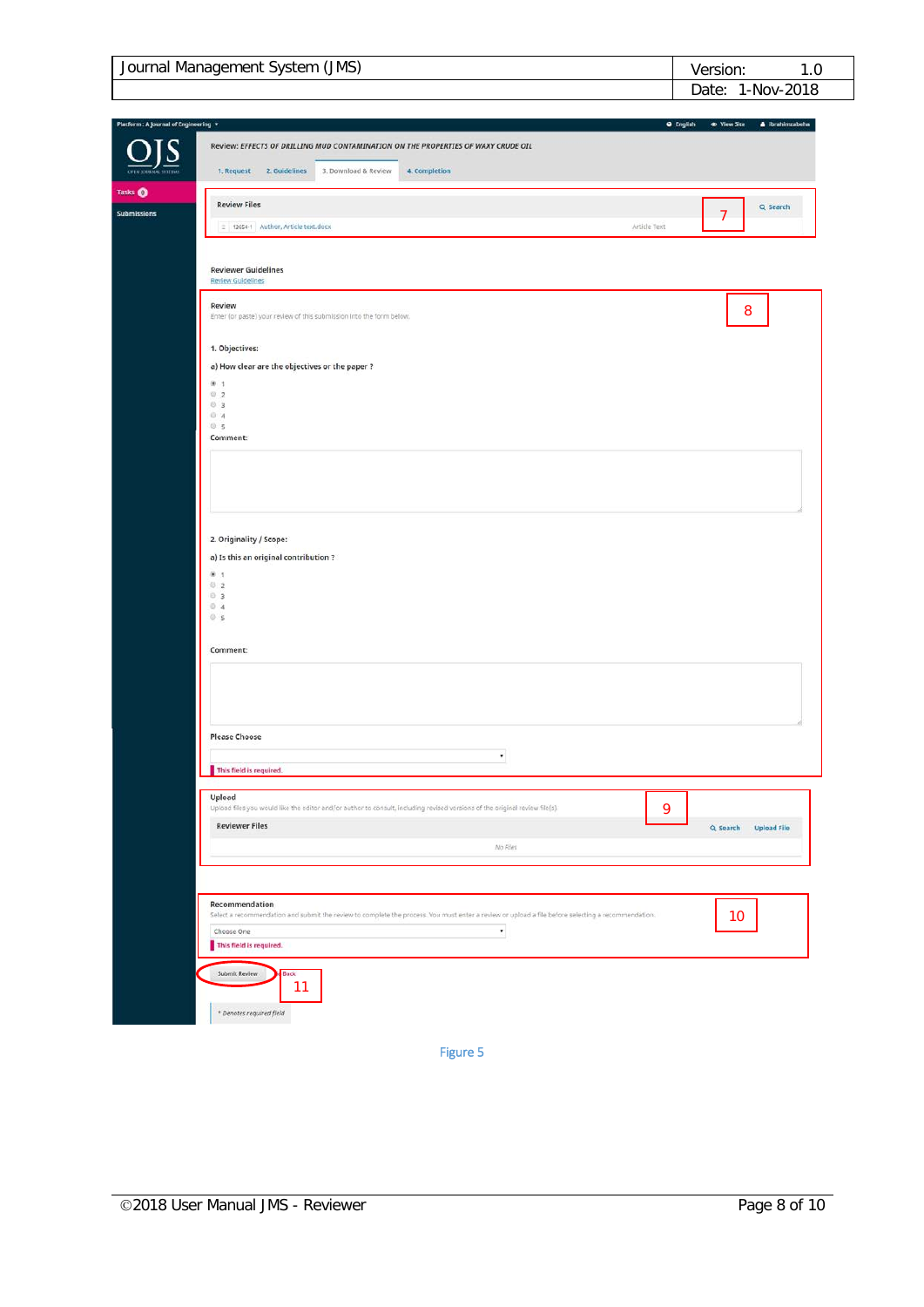| (MS)<br>Journal Management System | `rsion. | . .0      |
|-----------------------------------|---------|-----------|
|                                   |         | -Nov-2018 |

| Platform: A Journal of Engineering +<br><b>Q</b> English |                                                                                                                                                                                                                                                      |  |  | & ibrahimzabeha |
|----------------------------------------------------------|------------------------------------------------------------------------------------------------------------------------------------------------------------------------------------------------------------------------------------------------------|--|--|-----------------|
| <u>DJS</u>                                               | Review: EFFECTS OF DRILLING MUD CONTAMINATION ON THE PROPERTIES OF WAXY CRUDE OIL                                                                                                                                                                    |  |  |                 |
| OPEN JOURNAL SYSTEMS                                     | 4. Completion<br>2. Guidelines<br>3. Download & Review<br>1. Request                                                                                                                                                                                 |  |  |                 |
| Tasks <b>O</b>                                           |                                                                                                                                                                                                                                                      |  |  |                 |
| <b>Submissions</b>                                       | <b>Review Submitted</b>                                                                                                                                                                                                                              |  |  |                 |
|                                                          |                                                                                                                                                                                                                                                      |  |  |                 |
|                                                          | Thank you for completing the review of this submission. Your review has been submitted successfully. We appreciate your contribution to the quality of the work that we publish;<br>the editor may contact you again for more information if needed. |  |  |                 |

#### Figure 6

| No. | Step                                            | Result of Action                          |
|-----|-------------------------------------------------|-------------------------------------------|
| 1.  | Editorial assignment email will be received     |                                           |
|     | by Reviewer as shown in Figure 1                |                                           |
| 2.  | Click email link                                | Details of article screen will be         |
|     |                                                 | displayed as shown in Figure 2            |
| 3.  | Click 'Decline Review Request'                  | Decline Review Request screen will be     |
|     |                                                 | displayed as shown in Figure 3            |
| 4.  | Click 'Decline Review Request' button           | Notification regarding declining the      |
|     |                                                 | review request will be emailed to         |
|     |                                                 | Section Editor and Chief Editor           |
| 5.  | Click 'Accept Review. Continue to Step #2'      | Guidelines screen will be displayed as    |
|     |                                                 | shown in Figure 4. Email notification     |
|     |                                                 | will be sent to Chief Editor and Section  |
|     |                                                 | Editor                                    |
| 6.  | Click 'Continue to Step #3'                     | Download and Review screen will be        |
|     |                                                 | displayed as shown in Figure 5            |
| 7.  | Download and review the articles under          |                                           |
|     | <b>Review Files section</b>                     |                                           |
| 8.  | Enter the feedback in review form               |                                           |
| 9.  | Upload files that reviewer like the editor      | All the files will be listed under Upload |
|     | and/or author to consult or comments,           | section                                   |
|     | including revised version of the original files |                                           |
|     | (if any)                                        |                                           |
| 10. | Select the Recommendation for the articles      |                                           |
| 11. | Click 'Submit Review'                           | All the data will be recorded in          |
|     |                                                 | database. If its incomplete, the system   |
|     |                                                 | will show 'The field is required'. If     |
|     |                                                 | successful, the Completion screen will    |
|     |                                                 | be displayed as shown in Figure 6.        |
|     |                                                 | Email notification will be sent to Chief  |
|     |                                                 | <b>Editor and Section Editor</b>          |